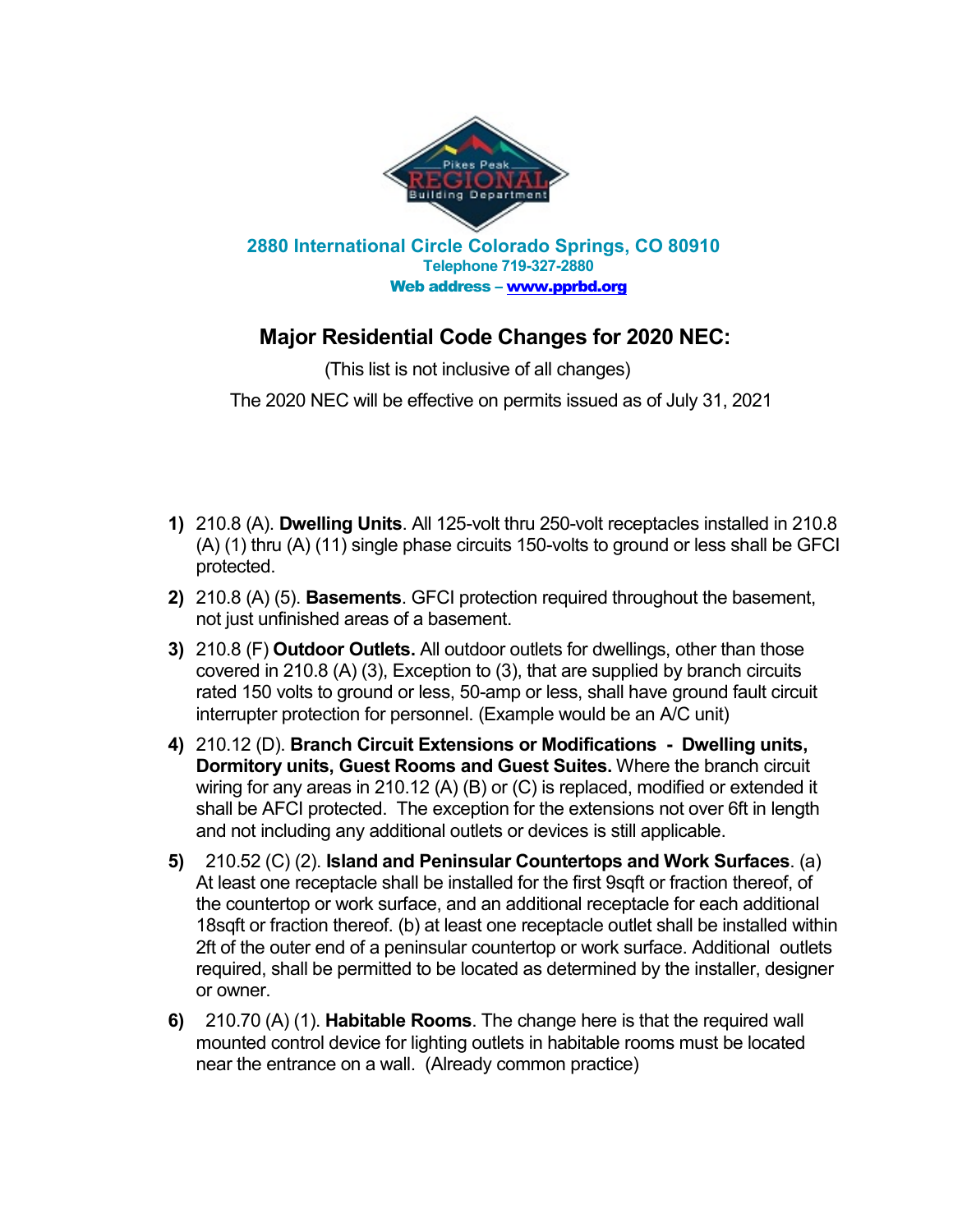- **7)** 225.30 (B). **Common Supply Equipment**. Where feeder conductors originate in the same panelboard, switchboard, switchgear, or distribution equipment, and each feeder terminates in a single disconnecting means, not more than six feeders shall be permitted. Where more than one feeder is installed, the disconnects shall be grouped in the same location.
- **8)** 230.46. **Effective January 2023,** All pressure connectors and devices for splices or taps installed on service conductors are to be Listed and Marked as "Suitable for use on the line side of the service equipment or equivalent".
- **9)** 230.67 (A) thru (D). **Surge Protection**. All services supplying dwelling units shall be provided with a surge-protective device. Must be Type 1 or Type 2 SPD. Applies to service equipment being replaced.
- **10)** 230.85. **Emergency Disconnects**. For one and two family dwellings units, service conductors shall terminate in a service rated disconnecting means at a readily accessible location outdoors. Each disconnecting means shall be marked

"Emergency Disconnect

Service Disconnect"

- **11)** 314.27 (C). **Boxes at Ceiling Suspended Paddle Fan Outlets.** Outlet boxes in the ceilings of habitable rooms in a location acceptable for the installation of a suspended paddle fan shall be either: 1) Listed for the sole support of a suspended paddle fan, or 2) a standard outlet box providing access to structural framing capable of supporting a suspended paddle fan bracket or equivalent.
- **12)** 406.5 (G) (1) & (2). **Receptacle Orientation**. (1) Receptacles shall not be installed in a face up position in countertops or work surfaces unless Listed for countertop and work surface applications. (2) Under Sinks. Receptacles shall not be installed in a face up position in the area below a sink.
- **13)** 406.9 (C). **Bathtub and Shower Space**. Receptacles shall not be installed within a zone measured 3ft horizontally and 8ft vertically from the top of the tub rim or shower stall threshold. This is all encompassing and shall include the space directly over the tub or shower. **Exception:** In bathrooms with less than the required zone the receptacle(s) shall be permitted to be installed opposite the bathtub or shower stall on the farthest wall within the room.
- **14)** 422.16 (B) (2). **Built in Dishwasher and Trash Compactors**. The cord of a dishwasher or trash compactor passing thru an opening shall be protected by a bushing, grommet or other approved means. (Bushing or grommet required)
- **15)** 422.16 (B) (4). **Range Hoods and Microwave Oven/Range Hood Combinations.** Range hoods and microwave oven/range hood combinations shall be permitted to be cord and plug connected with flexible cord identified as suitable for the use on range hoods in the manufactures installation instructions of the appliance where all the following conditions are met. It is important to note the receptacle must be supplied by an individual branch circuit and be accessible.
- **16)** 445.18 (D). **Emergency Shutdown in One and Two Family Dwelling Units**. For other than cord and plug connected portable generators, an emergency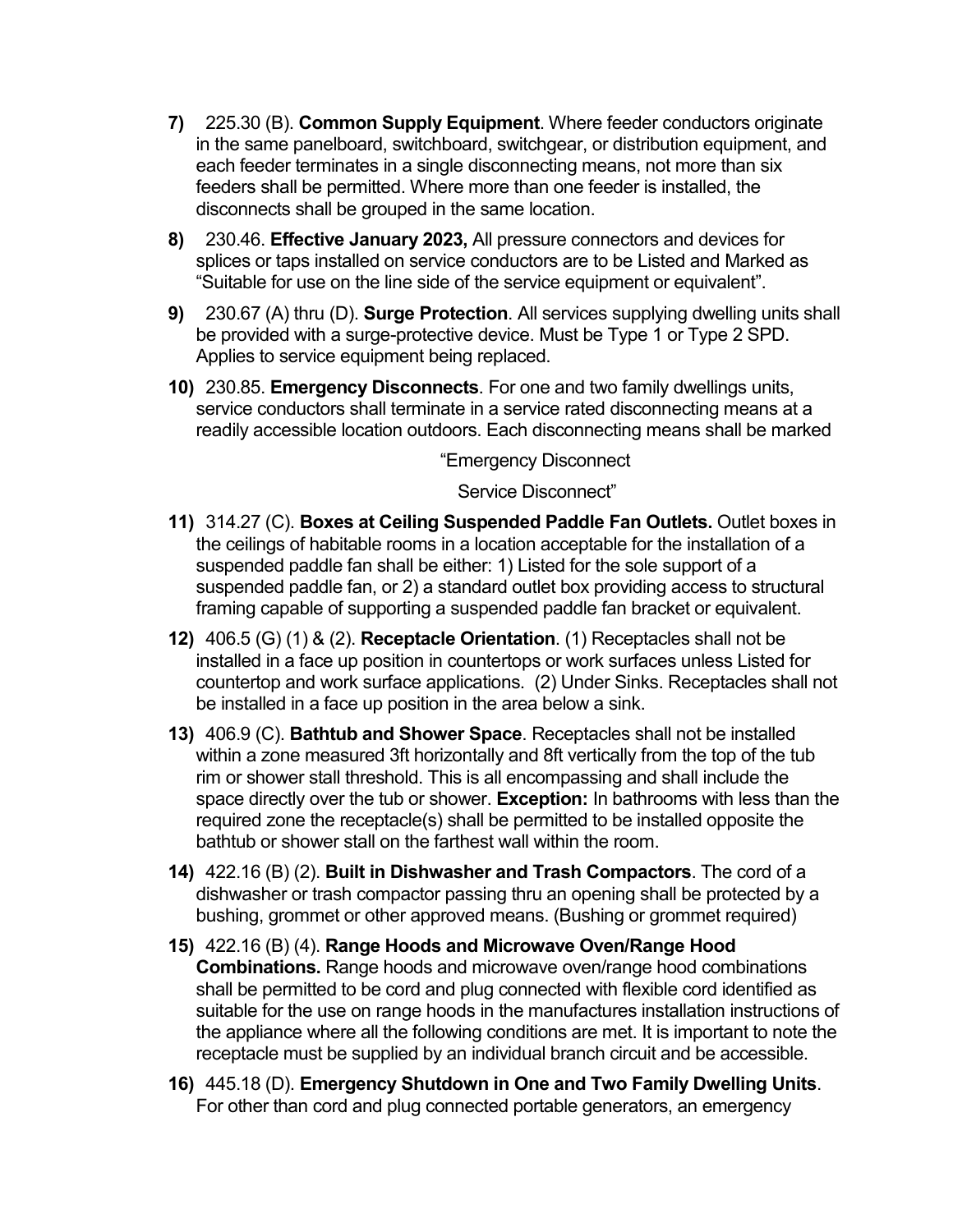shutdown device shall be located outside the dwelling unit at a readily accessible location.

- **17)** 480.7 (B), (C), & (G). **DC Disconnect Methods.** These are new requirements for disconnecting stationary battery systems. (B) specifically for single family and two family dwellings, a disconnect or remote control for a stationary battery system shall be located at a readily accessible location outside the building for emergency use and shall be labeled "Emergency Battery Disconnect". (C) deals with disconnecting means exceeding 240-volts dc, and (G) is specific to the labeling and Identification of Power Sources on the premises.
- **18)** 680.21 (C). **GFCI Protection.** Outlets supplying all pool motors on branch circuits rated 150 volts or less to ground and 60-amperes or less, single or 3 phase, shall be provided with Class A GFCI protection.
- **19)** 680.21 (D). **Pool Pump Motor Replacement**. Where a pool pump motor in 680.21 (C) is replaced for maintenance or repair, the replacement pump motor shall be provided with GFCI protection.
- **20)** 680.22 (A) (5). **Pool Equipment Room**. At least one GFCI protected 125-volt 15 or 20-amp receptacle on a general purpose circuit shall be located within a pool equipment room, and all other receptacles supplied by branch circuits rated 150 volts or less to ground within a pool equipment room shall be GFCI protected.
- **21)** 680.22 (E). **Other Equipment**. Other equipment with ratings exceeding the low voltage contact limit shall be located at least 5ft horizontally from the inside walls of a pool unless separated from the pool by a solid fence, wall, or other permanent barrier. (Other equipment would include but not be limited to meter sockets, panels, disconnects, a/c units)
- **22)** 680.35 (A) thru (G). **Storable and Portable Immersion Pools.** This is a new section with all the specific requirements for Storable and Portable Immersion Pools.
- **23)** 705.10. **Identification of Power Sources**. A label indicating multiple power sources located on the premises is required to be located at each service equipment location or at an approved readily visible location. The plaque or directory shall denote the location of each power source disconnecting means for the building or structure. The plaques or directory shall be marked with the wording: "CAUTION: Multiple Sources of Power". And then list the other sources and their locations. If a diagram is used it must be correctly oriented with respect to the location of each power source disconnecting means.
- **24)** 705.11 (A) thru (E). **Supply Side Source Connections**. This is a new section splitting out line side taps from load connections of interconnected power sources and has new requirements for conductor size, overcurrent protection, connections, and ground fault protection.
- **25)** 705.13. (A) thru (E). **Power Control Systems**. New section pertaining to PSC's that limit the current on conductors and busbars and the requirements for monitoring, settings, Overcurrent protection, and access to settings.